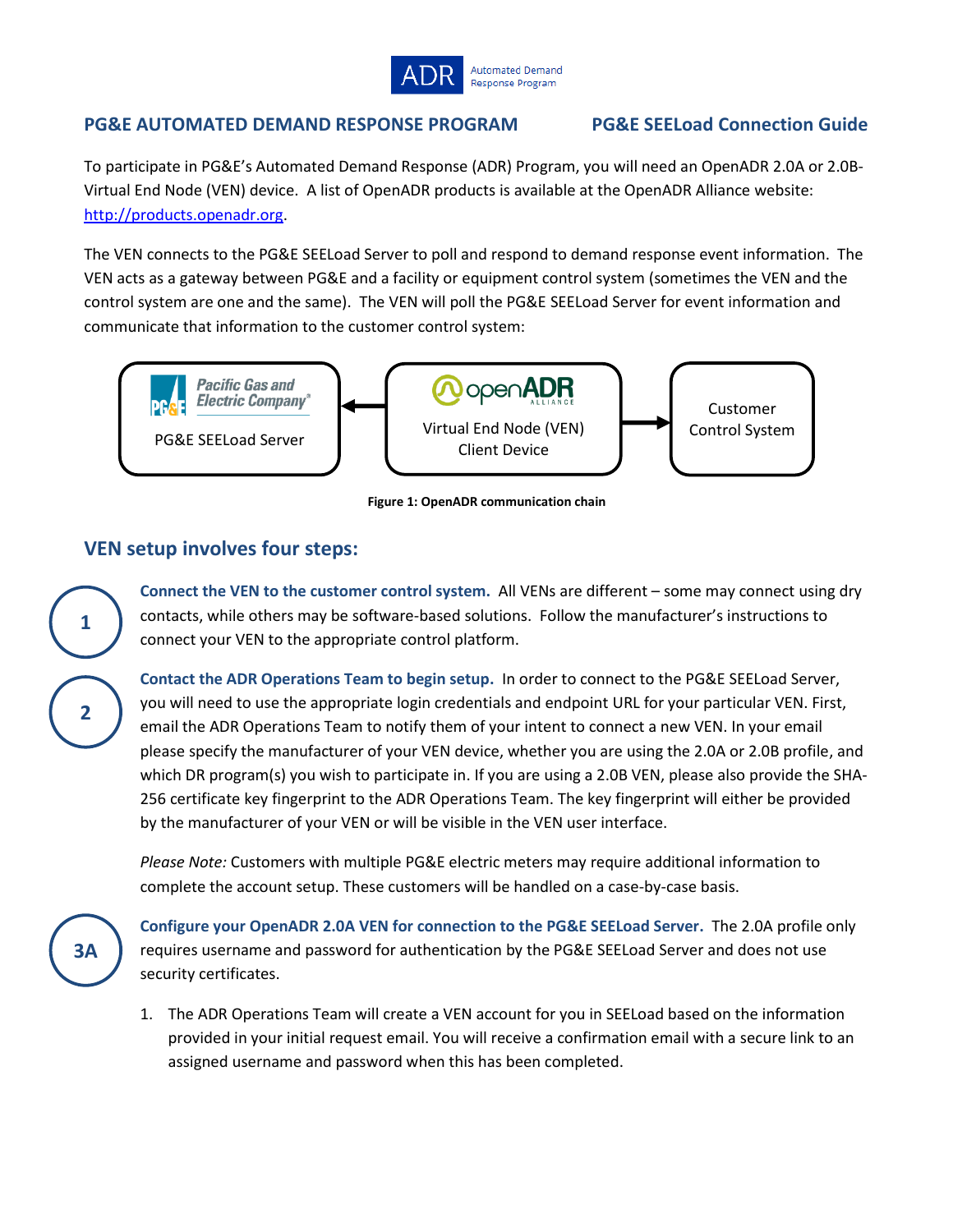

- 2. You will need to configure your VEN with the correct parameters before connecting to the PG&E SEELoad Server. Contact the manufacturer of your VEN for instructions on how to change your VEN's settings. Input the following information into the settings for your VEN:
	- a. OpenADR 2.0A device endpoint URL: <https://pge.trcseeload.com/SEEload/OpenADR2/Simple/EiEvent>
	- b. Username and password: Assigned by the ADR Operations Team. If your 2.0A VEN requires a VENID in addition to a username, use the provided username for that field.
	- c. Market Context: Set to the wildcard field (typically \* or blank)
	- d. Resource ID: Only required for certain DR programs. Please discuss with your PG&E ADR customer lead whether this field is required for your VEN.
- 3. Verify that your VEN is online and connected to the PG&E SEELoad Server.

**Configure your OpenADR 2.0B VEN for connection to the PG&E SEELoad Server.** The 2.0B profile uses certificate-based authentication. You will need to have a production certificate issued by a certificate authority. Most manufacturer VENs come with pre-installed certificates; but certificates can also be procured from Kyrio, the security provider for OpenADR [\(http://www.kyrio.com/\)](http://www.kyrio.com/). Please contact the ADR Operations Team if you have any questions on certificate procurement.

- 1. The ADR Operations Team will create a VEN account for you in SEELoad based on the information provided in your initial request email. You will receive a confirmation email with an assigned VENID when this has been completed and the system is ready for you to register your VEN.
- 2. You will need to configure your VEN with the correct parameters before connecting to the PG&E SEELoad Server. Contact the manufacturer of your VEN for instructions on how to change your VEN's settings. Input the following information into the settings for your VEN:
	- a. OpenADR 2.0B device endpoint URL: <http://pge.trcseeload.com/SEEload/OpenADR2/Simple/2.0b>
	- b. VTNID: SEELOAD\_VTN\_ID
	- c. VENID: Assigned by the ADR Operations Team.
	- d. Market Context: Set to the wildcard field (typically \* or blank)
- 3. Send a registration request from your device to the PG&E SEELoad Server and verify that your VEN successfully registers and shows up as online.

**Schedule a test event.** After you have configured your VEN settings, you may wish to coordinate a test event and confirm your VEN can receive event signals and your facility responds as anticipated. A test event is required for any customers receiving a technology incentive from the PG&E ADR Program. To request a test event, please contact your PG&E ADR Customer Lead. If you are not an active customer in the PG&E ADR Program, please contact the ADR Operations Team for any testing needs.

# **Important things to know about your VEN and the PG&E SEELoad Server:**

• **Certificates:** The 2.0B profile requires client-side (VEN) and server-side (SEELoad) certificates to authenticate each party and allow for secure exchange of information. These certificates allow the client and server to recognize one another and execute an electronic "handshake" to communicate

**3B**

**4**